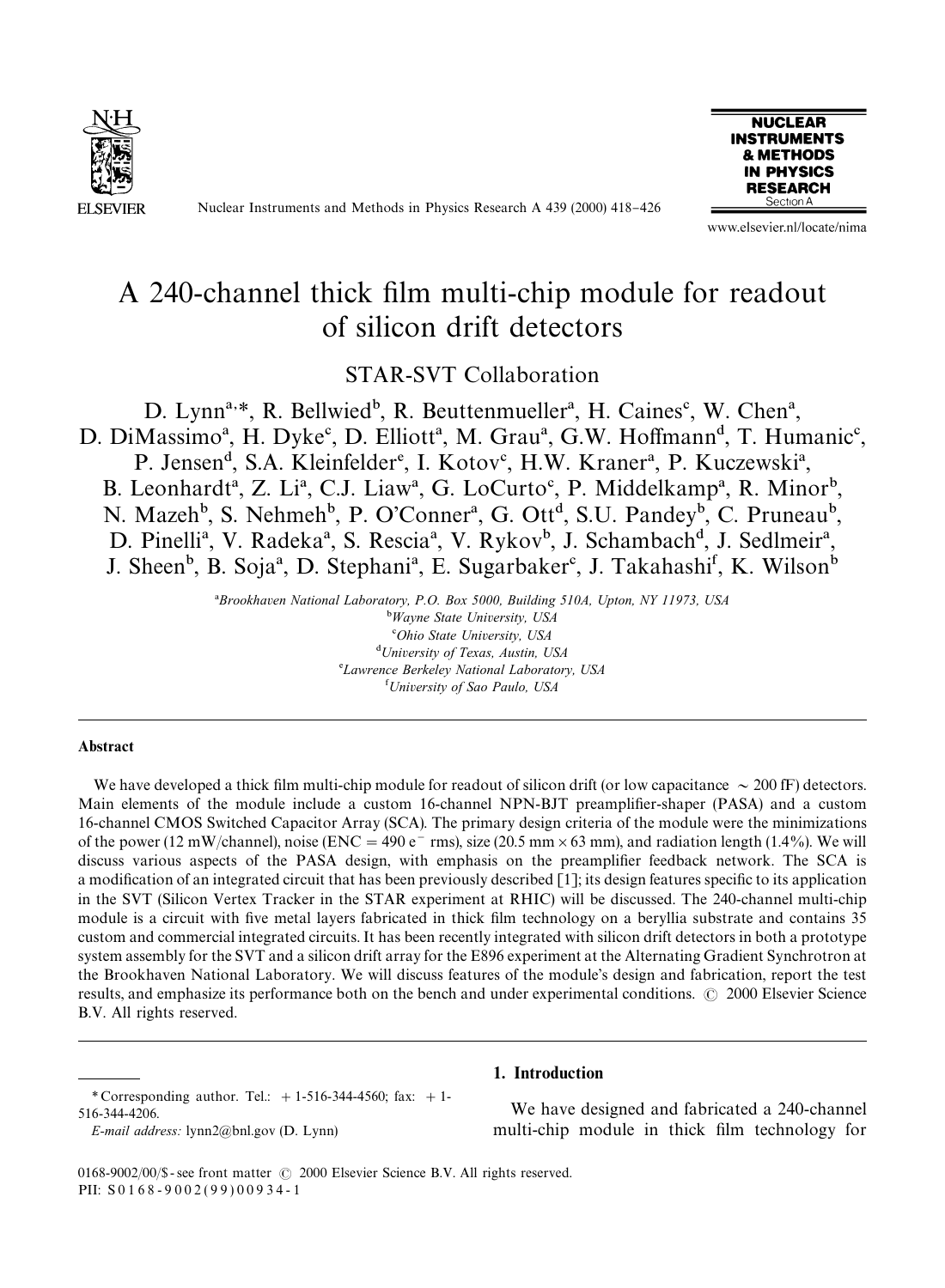readout of the silicon drift detectors designed for the SVT (Silicon Vertex Tracker) for the STAR [2] experiment at the Brookhaven National Laboratory Relativistic Heavy Ion Collider (RHIC). Parameters of the drift detectors relevant to the module design are their anode pitch  $(250 \text{ µm})$ , low anode capacitance ( $\sim$  200 fF), low anode leakage current (generally  $<$ 150 nA and typically  $\sim$ 10 nA), and signal (gaussian-like current pulse,  $\sigma = 20{\text -}60$  ns; integrated charge  $\sim$  20 000–300 000 e<sup>-</sup>). We have designed and built a custom preamplifier-shaper integrated circuit matched to these parameters. Additionally, a switched capacitor array (SCA) integrated circuit, similar to previous designs [1], has been designed for our module. The SCA provides analog storage of the PASA output waveform. Each PASA and SCA contains 16 channels. Thus, the module contains 15 of each in order to provide the necessary 240-channel readout. The small space allocated to the module circuit  $(60 \text{ mm} \times 20.5 \text{ mm})$ requires that these integrated circuits be used in bare die form. The resulting high density and large number (30) of custom bare die used on the circuit present significant challenges with regard to module design, yield, and testing.

In the present paper we will first discuss various details of the PASA design, in particular the preamplifier feedback network. We then provide a functional description of the SCA and mention those features specific to the SVT version of the SCA. Details of the multi-chip circuit design, implementation in thick film technology, fabrication, and testing will be presented. Finally, we present performance results of the module, alone and integrated with the STAR drift detectors. The multi-chip modules have been integrated with drift detectors both in a system test and in a silicon drift detector array operated in experimental conditions in a heavy ion fixed target experiment (E896) at the Brookhaven National Laboratory Alternating Gradient Syncrotron (AGS). A photograph of the SVT multichip module is shown in Fig. 1.

#### 2. Preamplifier-shaper

The preamplifier-shaper is a 16-channel integrated circuit (designed by D. DiMassimo) fabricated by Maxim (Oregon) in their SHPi NPN-BJT process. The SHPi process is a modern high speed, oxide isolated, bipolar process. It features small feature sizes  $(1.3 \text{ µm})$  effective minimum emitter width,  $0.7 \mu m$  minimum drawn emitter width), double layer metal, and high  $f_t$  at low currents (8.5 GHz at 0.5 mA). Additional features include high breakdown voltage ( $LV_{\text{CEO}} = 8 \text{ V}$ ), implanted and nickel-chrome resistors, low device junction capacitances (e.g. collector-substrate capacitance  $C_{\text{IC}} \sim 34 \text{ fF}$ ) and excellent current gain for small devices ( $\beta_f \sim 100$ ).

The PASA is designed to amplify and shape current signals generated in silicon drift detectors from charged particles produced in heavy ion collisions. For particle identification at low momenta (and thus large  $dE/dx$ ), the PASA must have a large dynamic range. Thus in addition to the usual requirements of low noise and power, the PASA must provide charge and timing information for input current signals with Gaussian widths  $\sim$  20–60 ns over a range of amplitudes of  $20000-250000$  signal electrons. To accommodate potentially high occupancy rates in the inner barrel of the SVT, a bipolar shaping function was chosen to prevent baseline shifts. Table 1 lists the main features and parameters of the PASA, and Fig. 2 shows the bipolar response function to a hit produced in the heavy ion experiment E896 at the AGS. The data in Fig. 2 is fit with the theoretical PASA response function (smooth line).

A schematic of one channel of the PASA is shown in Fig. 3. The input consists of two cascaded differential amplifiers with RC feedback. The main design issues of the preamplifier concern the RC feedback network. Some previous preamplifier designs have used external feedback resistors to achieve the high ohmic values necessary to minimize the resistor thermal noise. In our case where high-density multi-channel preamplifiers are required, the resistor must be integrated in the IC design and its value is limited by considerations of available real estate and the resistor distributed capacitance. Maxim provides implanted resistor simulation models that accurately describe the total value of the distributed capacitance. However, for large resistor values, the model (consisting of a lumped resistor shunted to ground at each end by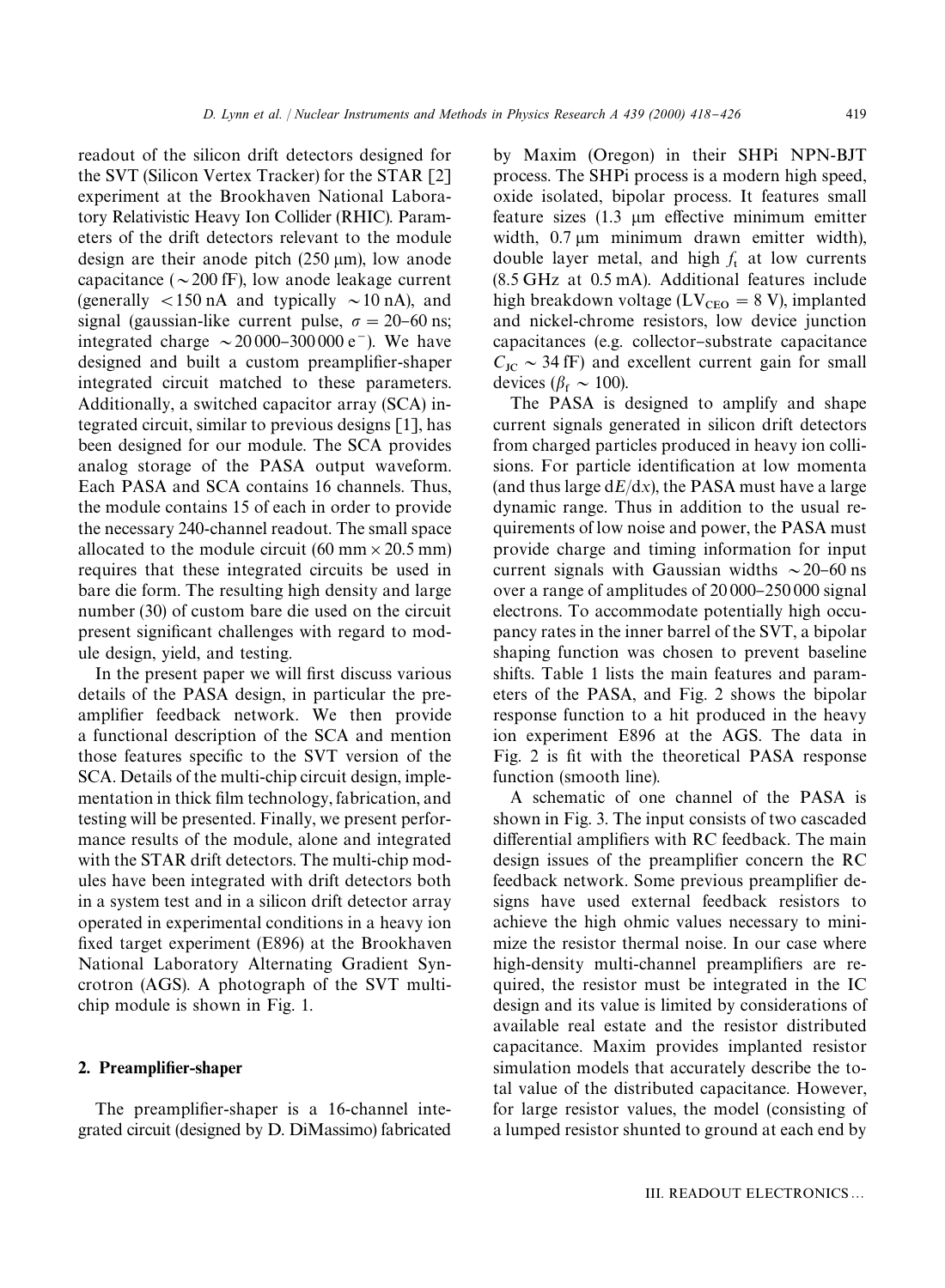

Fig. 1. Photograph of the multi-chip module.

Table 1 PASA specifications and performance

#### PASA parameters/specifications

| Technology                               | Maxim SHPi NPN-BJT process                                                 |
|------------------------------------------|----------------------------------------------------------------------------|
| Die size                                 | $3.3$ mm $\times$ 2.4 mm                                                   |
| No. channels                             | 16                                                                         |
| Power dissipation                        | 3.8 mW/Channel                                                             |
| Gain                                     | 7.2 $\mu$ V/e <sup>-</sup>                                                 |
| Noise $(C_{\text{in}} < 0.2 \text{ pF})$ | $ENC = 380 e^- rms$                                                        |
| Peaking time $(10-100\%)$                | $50$ ns                                                                    |
| Dynamic range                            | $2 V (275k e^{-})$                                                         |
| Linearity                                | $< 0.65\%$ ( $O_{\rm in} < 20$ fC)                                         |
| Crosstalk                                | $< 1\%$                                                                    |
| Transfer function                        | $H(s) = ks/((s + 1/\tau_1)^5(s + 1/\tau_2))$                               |
| (Bipolar shaping)                        | $\tau_1 \approx 11$ ns, $\tau_2 \approx 500$ ns, k is a constant           |
| Other features                           | • Zero gain at DC current                                                  |
|                                          | • Optional DC gain = $0.6$ mV/nA, for in situ leakage current measurements |
|                                          | • Three gain settings: $1 \times$ , $1.5 \times$ , $2 \times$              |

a capacitor with one half the value of the distributed capacitance) does not accurately describe circuit behavior. Considerable effort was spent to develop and verify simulation models of the large resistors, taking into account the distributed capacitance of the diffused resistors. Two main points emerged from this effort. First, at high frequencies the distributed capacitance serves to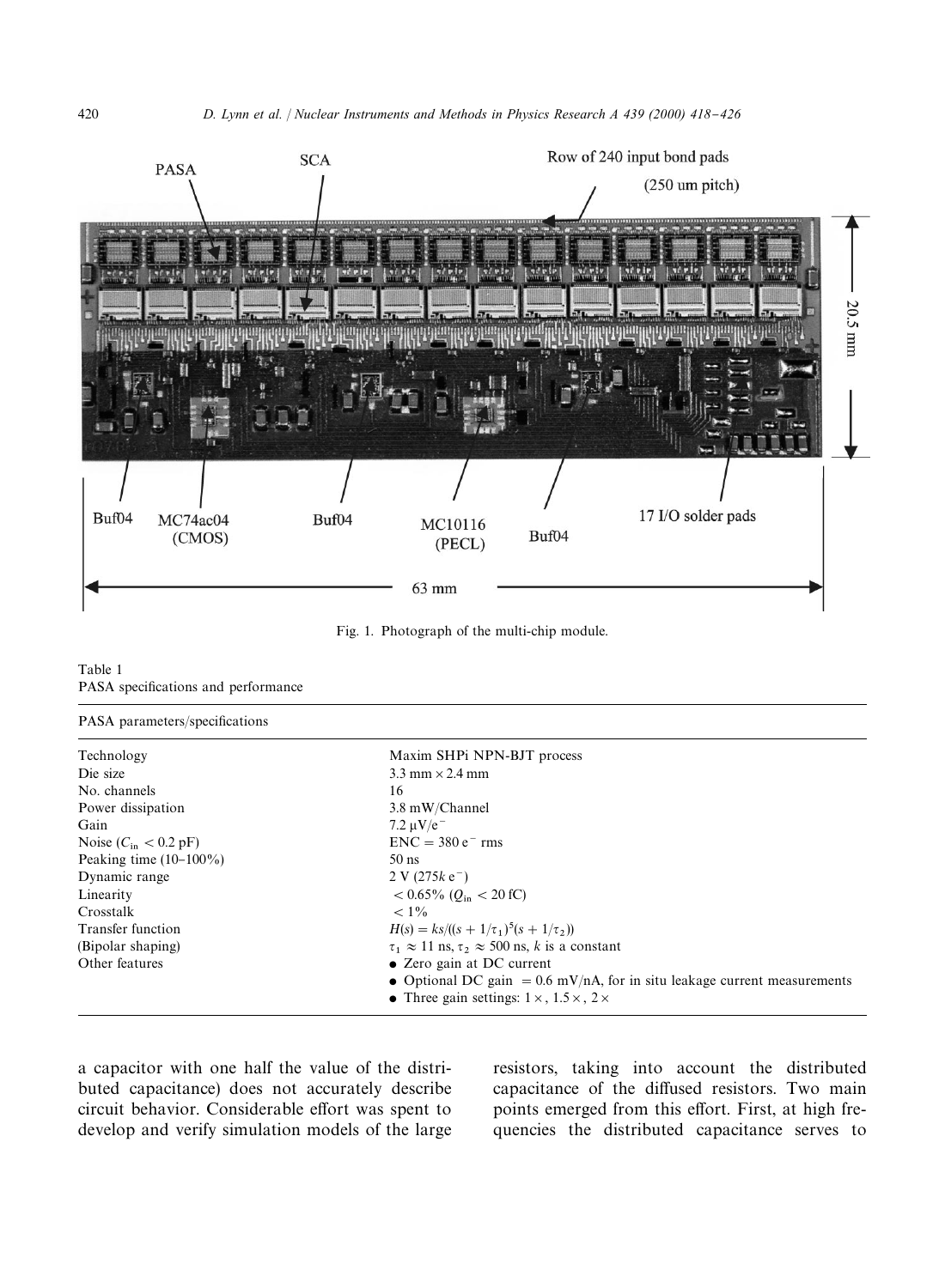

Fig. 2. PASA bipolar response to a signal produced in a silicon drift detector during a heavy ion experiment. The smooth line represents a fit of the theoretical PASA response function to the histogrammed data.

"short" resistor segments (in a distributed model) to AC ground, resulting in a lower effective feedback resistance. A higher thermal noise contribution at high frequencies results from this lower effective resistance. It is found that at resistor values higher than 250 k $\Omega$  the simulated noise contribution begins to differ from that calculated for a lumped resistor, and the noise only slightly decreases with increased resistor value. An independent analytic calculation agreed with the simulated result [3]. This analysis lead to the 250 k $\Omega$  value selected for the feedback resistor. The second point is that the distributed resistor capacitance introduces an additional phase lag that reduces the phase margin of the feedback circuit loop. By splitting the resistor into two sections  $(R<sub>f1</sub>$  and  $R<sub>f2</sub>$ ) and adding a capacitor in parallel to each of them  $(C_{f1}$  and  $C_{f2}$ ), the phase lag is decreased and the stability of the circuit with respect to a single feedback capacitor is improved. An additional advantage is an improved noise performance by reducing the parallel noise of the diffused feedback resistor in the frequency range of interest. One result of this careful modeling was that the initial production of the PASA performed as expected and required no design iterations.

The PASA requires three external voltage supplies,  $V_{dd1}$  and  $V_{dd2}$  (nominally 5 V) and  $V_{ee}$  (nominally  $-2$  V).  $V_{\text{cc}}$  is internally derived from  $V_{dd1}$  to supply the first differential amplifier stage, isolating its supply from the remaining circuit.  $V_a$  is derived from  $V_{dd1}$  to bias the various transistor current sources that, for example, set the operating current in the differential amplifiers.



Fig. 3. Schematic of one PASA channel.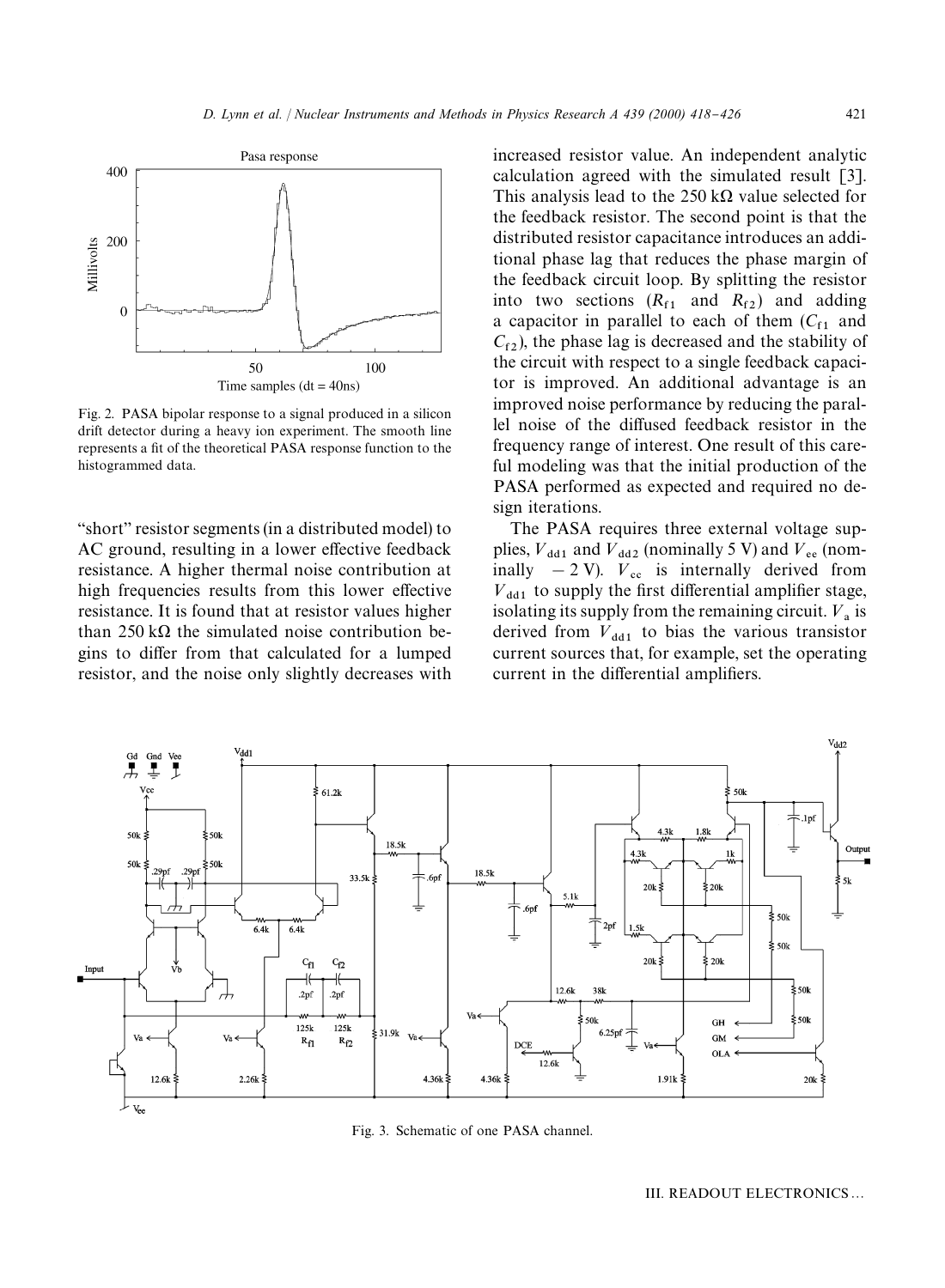The shaper consists of two buffered RC stages (poles at  $\tau_1$ ; see transfer function in Table 1) followed by a differential amplifier. The buffered output of the second RC stage is fed to both ends of the differential amplifier but through different RC stages, resulting in an additional pole at  $\tau_1$  and  $\tau_2$  and zero gain at DC current. The AC gain of the differential amplifier, nominally  $7 \mu V/e^-$ , may be set to 1.5 or 2 times nominal gain by applying a voltage to external pins GH (Gain High; see Fig. 2) or GM (Gain Max), respectively. These options are not utilized in the current module. Additionally, by externally supplying a voltage to DCE (Direct Current Enable; see Fig. 2), the associated transistor (with DCE driving its base) is driven into saturation. The voltage divider formed by the 50 k $\Omega$  resistor at the collector and the nearby  $12.6 \text{ k}\Omega$  resistor result in different DC voltage levels at the two inputs to the final stage differential amplifier. This gives an overall gain of about  $0.6 \text{ mV/nA}$  at DC input current. This option (implemented in the current module) permits one to measure the leakage current from the drift detectors during calibration runs and thus track detector currents over time. The final stage of the PASA consists of an emitter follower driver biased with its own isolated supply,  $V_{dd2}$ , to decouple the large swings in output voltage and current from the more sensitive parts of the circuit.

We have analytically estimated the noise of the PASA and compared the result to simulation and measurement. Consideration of the main sources of parallel noise (feedback resistor, base currents of the first differential amplifier stage, and detector current) and series noise  $(R_{\rm bh}$  and collector currents of first differential stage) predict a value of  $ENC =$  $310 e<sup>-</sup>$  rms at zero input capacitance and  $ENC =$  $320 e<sup>-</sup>$  rms at an estimated input capacitance of 0.2 pF (with bonded detector and 10 nA detector anode current), which are in reasonable agreement with the measured values of  $350 e^{-}$  rms and  $375 e<sup>-</sup>$  rms, respectively. The simulation was more pessimistic, predicting  $ENC = 400 e^-$  rms at 0.2 pF.

#### 3. Switched capacitor array

The switched capacitor array (designed by S. Kleinfelder) is a 16-channel analog memory storage device used to sample and store the output waveform from the PASA. It is fabricated in Orbit's  $1.2 \mu m$  CMOS process. A simplified schematic showing one channel of both the SCA and PASA is shown in Fig. 4. Each channel of the SCA contains 128 capacitors on a common bus. The SCA operates in two modes, "acquire" and "read". During acquire mode the inputs of the SCA connect to the capacitor bus. At a frequency determined by an



**One PASA-SCA Channel**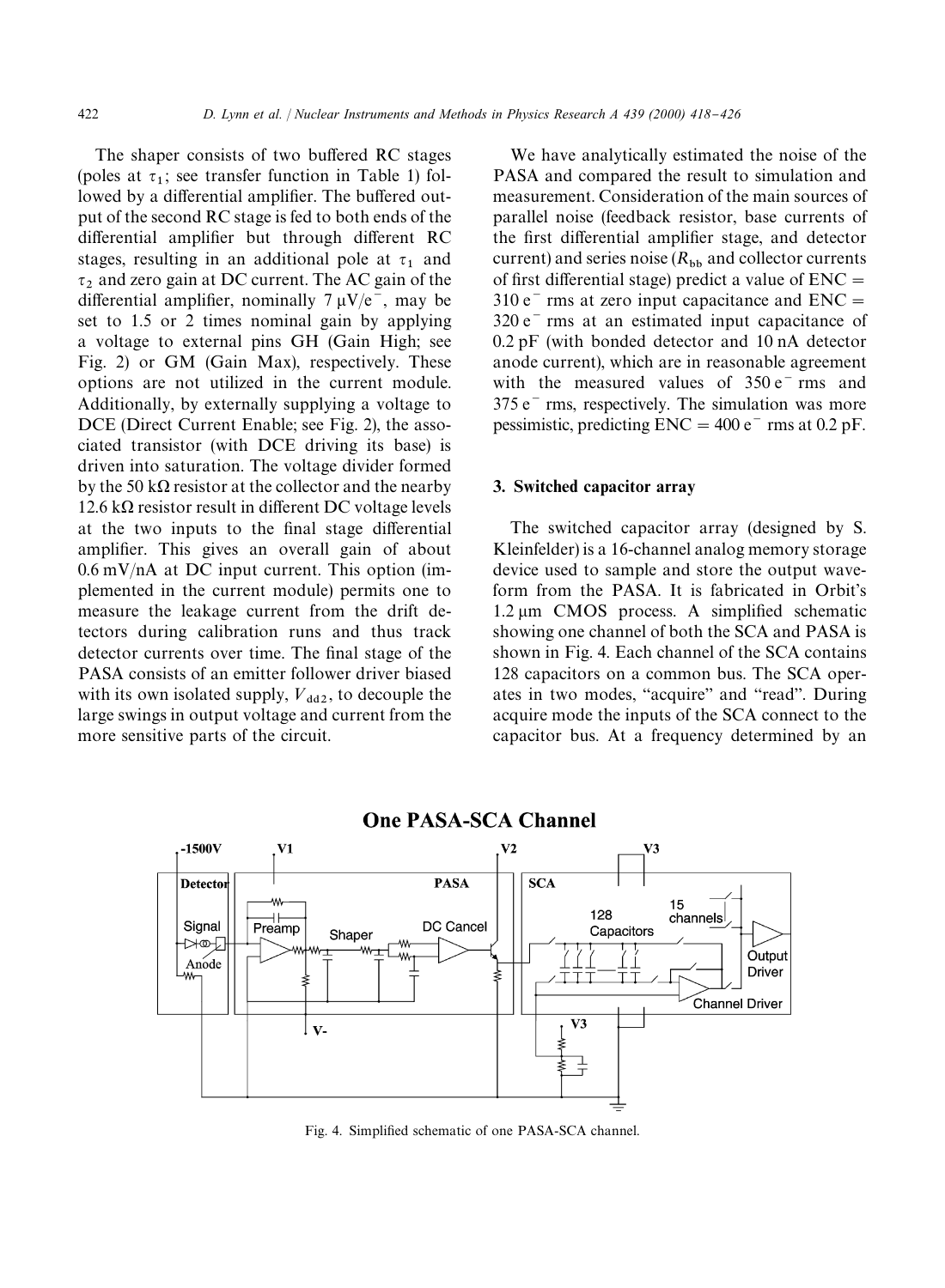Table 2 SCA specifications and performance

| SCA parameters/specifications |                                          |  |
|-------------------------------|------------------------------------------|--|
| Technology                    | Orbit $1.2 \mu m$ CMOS                   |  |
| Die size                      | $3.8$ mm $\times$ 2.8 mm                 |  |
| No. channels                  | 16                                       |  |
| No. capacitors/channel        | 128                                      |  |
| Power dissipation             | $6 \text{ mW/channel}$                   |  |
| Noise                         | $2.2$ mV (ENC = 300 e <sup>-</sup> rms)  |  |
| Gain                          | 0.96–0.98 $V_{\text{out}}/V_{\text{in}}$ |  |
| Crosstalk                     | $< 2\%$                                  |  |
| Max readout clock frequency   | $2.4 \text{ MHz}$                        |  |
| Typical acquire clock freq.   | $25 \text{ MHz}$                         |  |

externally provided differential clock (25 MHz in our implementation) the capacitors sequentially connect to the bus and sample the input voltage. After 128 capacitors have sampled the input an internal counter resets, and sampling continues, overwriting previously stored values. Upon receipt of a trigger the SCA is placed in read mode, which disconnects the input from the capacitor bus and connects the bus to that channel's opamp driver. A token passing scheme multiplexes sequentially each channel's output onto the SCA's common output driver at a frequency of about 2.2 MHz (in our implementation). The same token passing scheme permits the multiplexing of an arbitrary number of SCA analog outputs onto a common bus. Table 2 lists the parameters describing the SCA and its performance.

#### 4. Multi-chip module

The multi-chip module is a high-density custom thick film hybrid circuit containing 35 integrated circuits. Its longitudinal dimension of 63 mm corresponds to the size of the SVT silicon drift detectors. Its length of 20.5 mm in the other direction is limited by the physical constraints of the SVT barrel geometry. The circuit is fabricated on a 0.65 mm thick beryllia substrate chosen for its long radiation length and good thermal conductivity. Table 3 summarizes the main module parameters and specifications.

Table 3 Multi-chip module specifications and performance

| Multi-chip module parameters/specifications |                                                                          |  |
|---------------------------------------------|--------------------------------------------------------------------------|--|
| Technology                                  | Thick film on beryllia substrate                                         |  |
|                                             | Dupont QM silver-based pastes                                            |  |
| Min feature size                            | $150 \mu m$ lines/spaces                                                 |  |
| Size                                        | $63 \text{ mm} \times 20.5 \text{ mm}$                                   |  |
| No. channels                                | 240                                                                      |  |
| No. time samples                            | $128$ /channel                                                           |  |
| Total no. "pixels"                          | $128 \times 240 = 30720$                                                 |  |
| Components                                  | 30 custom-integrated circuits                                            |  |
|                                             | 5 commercial ICs                                                         |  |
|                                             | 56 thick film resistors                                                  |  |
|                                             | 21 surface mount capacitors                                              |  |
| Sampling rate                               | 25 MHz                                                                   |  |
|                                             | $128/25 \text{ MHz} = 5.1 \text{ }\mu\text{s} \approx \text{drift time}$ |  |
| Readout rate                                | 2 MHz                                                                    |  |
|                                             | Total time = $128 \times 80/2$ MHz = 5 ms                                |  |
| Power supplies                              | V <sub>1</sub> 5 V (PASA)                                                |  |
|                                             | V2 5 V (PASA)                                                            |  |
|                                             | V3 5 V (SCA, 10116, 74AC04)                                              |  |
|                                             | $V^- - 2 V (PASA)$                                                       |  |
|                                             | $\pm$ 6 V (Buf04)                                                        |  |
| Power dissipation                           | $12 \text{ mW/channel} = 2.9 \text{ w}$                                  |  |
| Noise                                       | $ENC = 490 e- rms (no detector)$                                         |  |
|                                             | $ENC = 530 e^-$ (with biased detector)                                   |  |
| Radiation length                            | $1.4\%$                                                                  |  |

The circuit contains 5 main metal planes and requires approximately 20 masks and fabrication steps. The first metal plane is a ground plane covering almost the full extent of the beryllia substrate. Next are two planes to provide power to the integrated circuits. Two layers of signal and power traces are then used to interconnect the various components.

Dupont QM silver based pastes are used in the thick film fabrication of the circuit. Noteworthy is our use of QM-14 silver paste for the ground and power planes. This paste is designed for inner layer conductors and has a very low resistance of  $\sim$ 2 m $\Omega$ / $\Box$  at a typical fired thickness of 15 µm. Typical thick film conductor pastes have  $5-10$ times higher resistivities at the same fired thickness. The use of the QM-14 silver paste results in a much lower radiation length contribution for similar voltage drops across the power and ground planes. Palladium-silver is used for the trace layers where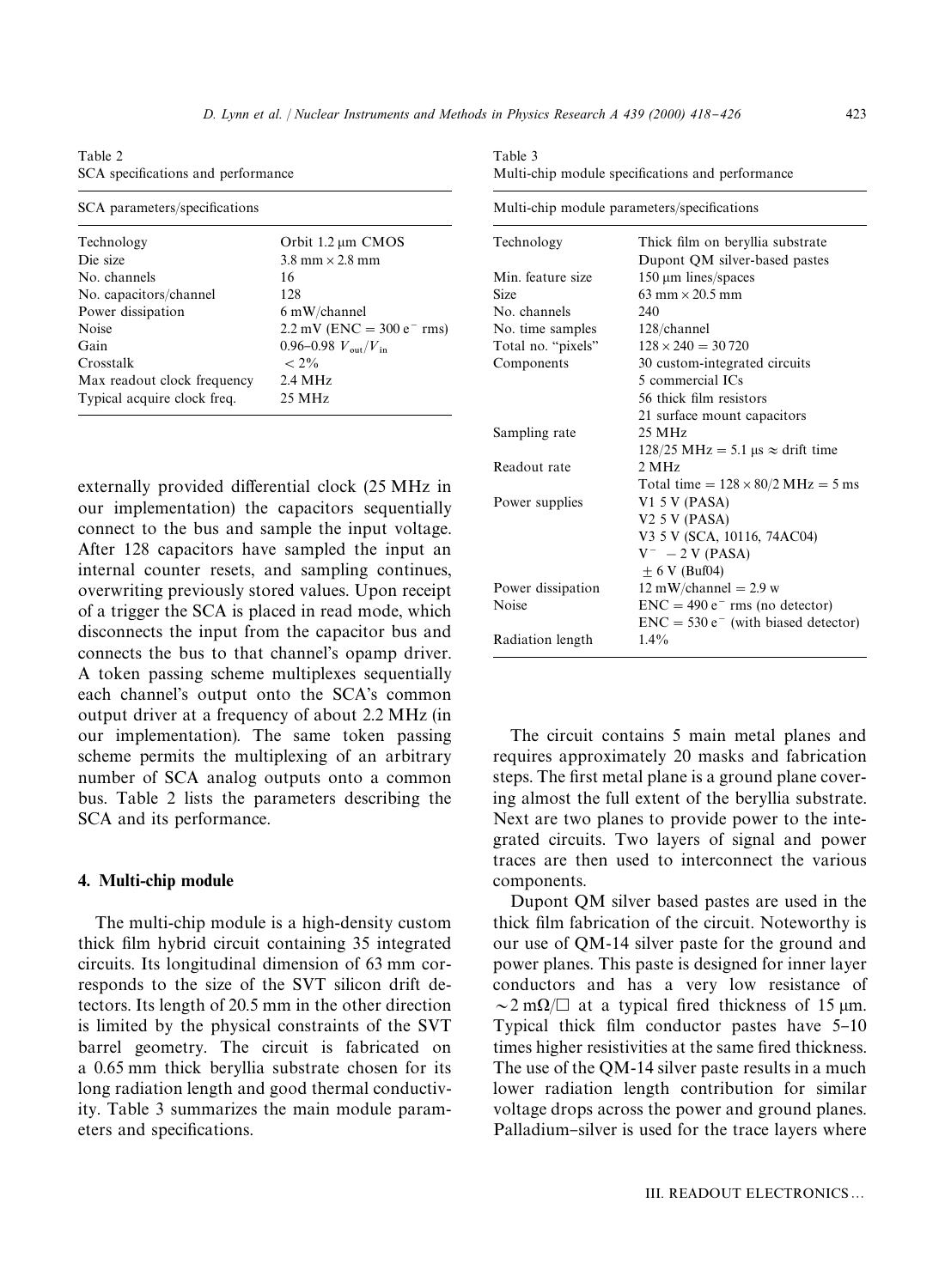minimum line widths and spaces of  $150 \mu m$  are maintained.

The PASAs are located at a 4 mm pitch along the row of 240 module input pads (see Fig. 1) and have their channel inputs bonded to the pads. Connection to the drift detector anodes are made via a second wire bond from the module input pads to the anodes. Although this scheme adds slightly higher noise than one where the PASA inputs are bonded directly to the anodes (the PASA-to-module pad bond wire increases the overall ENC by about  $30 e<sup>-</sup>$  rms), this scheme simplifies the assembly and detector-to-module wire bonding. Similarly the SCAs are placed at a 4 mm pitch and have their channel inputs bonded directly to the PASA channel outputs in order to conserve module real estate.

The 15 SCAs are grouped into three chains of 5 SCAs, each chain having a common multiplexed output. Thus there are three analog signals per module which must be driven off the module for digitization. Three Analog Devices Buf04 unity gain drivers are used for this purpose. The level of multiplexing was determined by the required maximum total readout time of about 5 ms (STAR requirement) and the maximum SCA readout frequency of about 2.4 MHz (80 channels  $\times$  128 time samples/2.4 MHz  $\sim$  4–5 ms). The SCA requires a differential clock signal that is used for both the readout mode and acquire mode clocking. This clock is provided externally and fanned out into three clock signals by an ECL triple line receiver/driver operated at pseudo-ECL (PECL) levels. Each clock supplies a chain of five SCAs. Additional externally provided control signals to the SCA are fanned out to all 15 SCAs by a CMOS hex inverter. Due to the high-density of components on the module only a relatively small number of ceramic chip capacitors are used for highfrequency power supply decoupling. It is found that for proper module operation low-frequency tantalum capacitors are needed on the power supplies in close proximity to the module. Provisions for these capacitors exist in the SVT design. Connections for signals and power to the outside are made through soldered i/o pads. This permits a higher density of connections than is available with any commercial micro-miniature connector that we investigated.

The high number of custom-integrated circuits requires some consideration of yield and testing issues. The PASA has a production yield of about 70%, and the SCA a yield of about 50%. This production yield is the percentage of dice passing all wafer level tests. We further define a die assembly yield  $\gamma$ <sup>"</sup>, which is the percentage of dice that passed the wafer level tests and then function correctly after mounting on the multi-chip module. The probability (module yield) that all of the 30 custom ICs function is  $y_{30}$  (we assume the same yield *y* for both the PASA and the SCA in this discussion). Even a high die assembly yield of  $y = 98\%$  results in only an overall total module yield of 55%. Since the high density of ICs on the module make rework difficult and undesirable, the implications are the following. First, the wafer level probe station testing must be sufficiently rigourous to insure that all die passing the probe test are completely acceptable for the final module assembly. This necessitates full and rigourous AC testing of both the PASA and the SCA. Additionally, great care must be exercised in the subsequent sawing of the wafer and handling of the good dice to insure that less than 1% are subsequently damaged. This requires very careful handling techniques to avoid electrostatic discharge failures, as well as rejection of any die upon visual inspection that appears even potentially damaged. Such testing, inspection, and handling procedures have been implemented for our last two productions totaling approximately 58 modules, and resulted in an overall module yield of about 71%. This figure translates into an overall die assembly yield of about 99%. Module failure modes other than those failures due to bad dice have not been seen in our last two productions.

We mention one aspect of our die testing which is noteworthy. We originally constructed a probe card for the PASA testing which made contact with the PASA input pads to permit charge injection into the preamplifiers so that we could test the gain, linearity, and dynamic range of the PASAs. Immediately upon the unshielded probe pins contacting the input pads, however, the PASA outputs began to oscillate. The solution, which may be appropriate for other preamplifiers intended for low input capacitance, is to construct a probe card in which the input probe pins do not contact the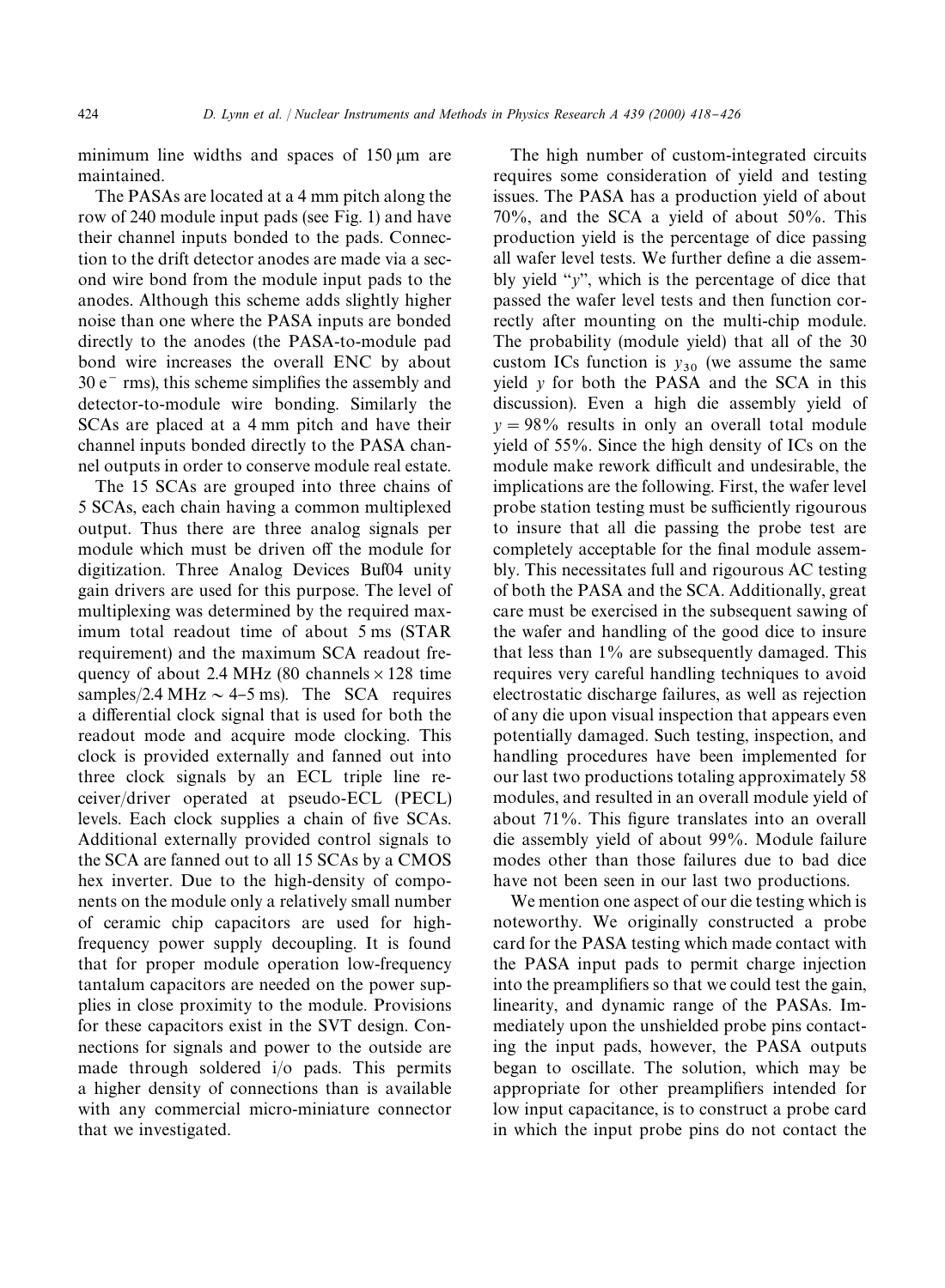PASA inputs, but remain  $25-50 \mu m$  above the PASA pads. The capacitance due to the proximity of the probe pins to the PASA inputs (we estimate about  $2$  fF) permits us to inject sufficient charge to test the PASA over its full dynamic range.

### 5. Results

We constructed a prototype system of the SVT consisting of four silicon drift detectors read out by eight modules. A batch of 14 modules were assembled, 10 of which fully functioned and satisfied all specifications  $(71\%$  yield). The typical ENC associated with each pixel (i.e. a specific channel and SCA capacitor) was  $490 e^{-}$  rms. After the modules were bonded to the drift detectors and the detectors were powered and depleted, the typical ENC increased to  $510 e^{-}$  rms. The PASA and the SCA contribute most of the noise, with the external electronics responsible for only negligible increase. Fig. 5 shows the average channel pedestal and noise for one side (4 modules) of the system. The noise is uniform across the channels. Two channels were non-functioning (as seen in both the noise and channel plots) and one other channel had low gain (seen in the noise plot). This gives us a yield of good channels of 99.7%. The other four modules similarly had a yield better than 99.5%. Pulse injection via an  $x$ <sup>*y*</sup> position controlled laser verified that all these anodes were functioning. A typical lasergenerated signal (averaged over 100 events) read out through the module is shown in Fig. 6.

In addition, we recently installed a 15 plane assembly of silicon drift detectors in experiment E896



Fig. 5. Noise and pedestals for four multi-chip modules (960 channels) that read out one side of a four-detector system.



Laser Pulse in System Ladder Test

Fig. 6. Laser pulse signal read out from a silicon drift detector by a multi-chip module in the system test.

at the AGS. Each plane consisted of a printed circuit board mounted with one STAR-SVT silicon drift detector and two multi-chip modules. Though the analysis is still in its preliminary stage, all detectors and modules were measured to function properly. Each half-detector (corresponding to one module) saw an average of about 30 hits per event [4], a number comparable to the occupancy expected in the STAR experiment. Here we note that the percentage of functioning anodes was better than  $98.5\%$ , a figure that includes one PASA (16) channels) that was destroyed during detector-tomodule wire bonding. The ENC was somewhat higher than in the system test, averaging about  $760 e<sup>-</sup>$  rms. We believe this increase is due primarily to a non-optimal powering scheme in which all the modules were run from common supplies. In the SVT power scheme no more than eight modules are powered from the same supplies. Nonetheless preliminary analysis demonstrates that minimum ionizing hits are readily seen and reconstructed above the noise.

#### 6. Conclusions

We have designed and fabricated a 240-channel multi-chip module for readout of silicon drift